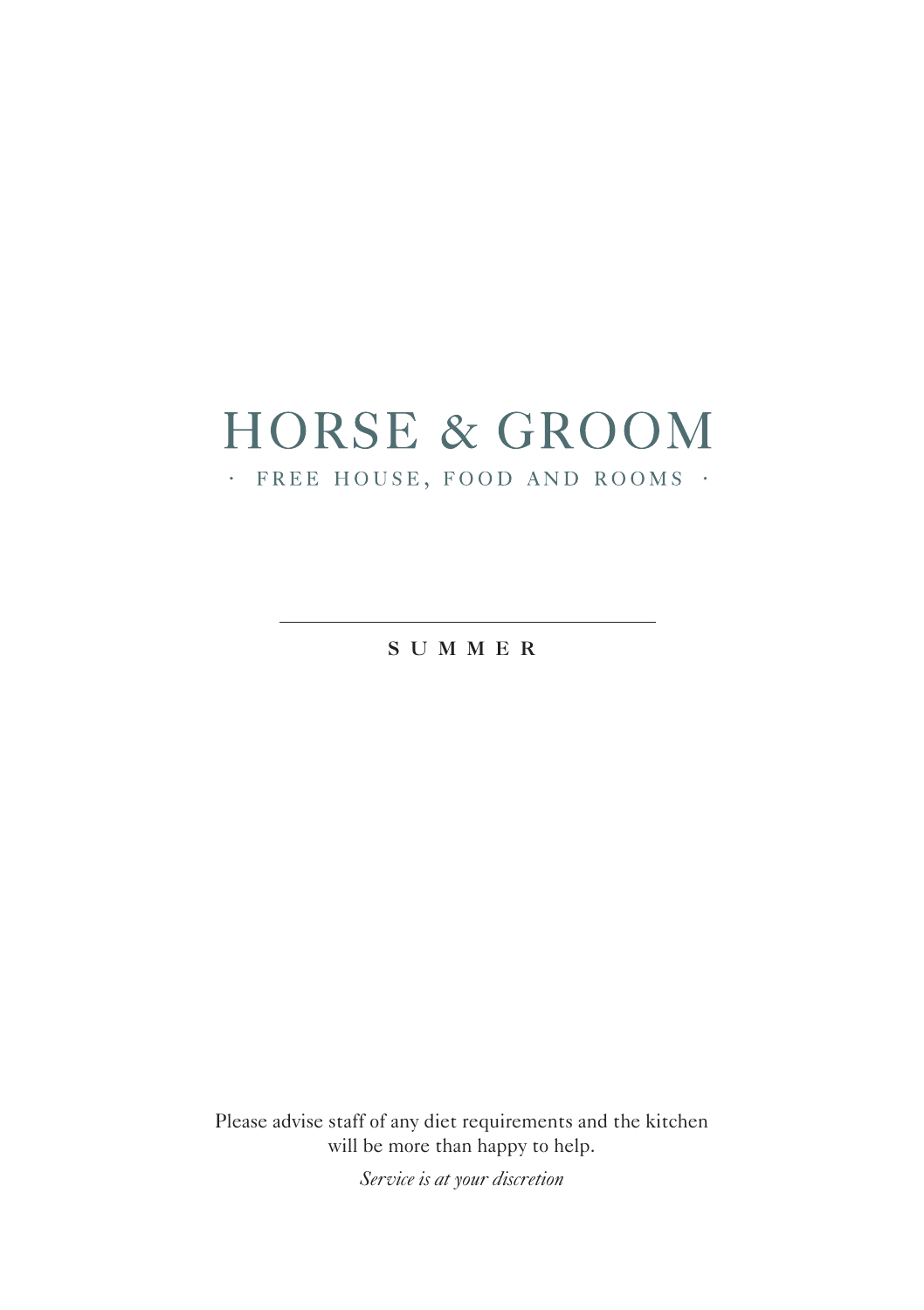### **t a s t e o f s u s s e x f o u r - c o u r s e t a s t i n g m e n u**

*£50 per person Only available for the whole table*

*Freshly baked bread & flavoured butter*

 $\sim$ 

Salmon

*Cured & poached salmon, cucumber textures, soy emulsion, caviar, dill* 

Pea

*Set pea mousse, truffled goats' cheese, pastry cylinder, saffron emulsion, edible flowers* 

Beef Fillet

 $\sim$ 

*Chargrilled beef fillet, smoked aubergine, pulled BBQ beef brisket, confit turnip* 

 $\sim$ 

Strawberry

*Strawberry & white chocolate mousse, brillat savarin, caramelised white chocolate ice cream* 

#### **s u m m e r**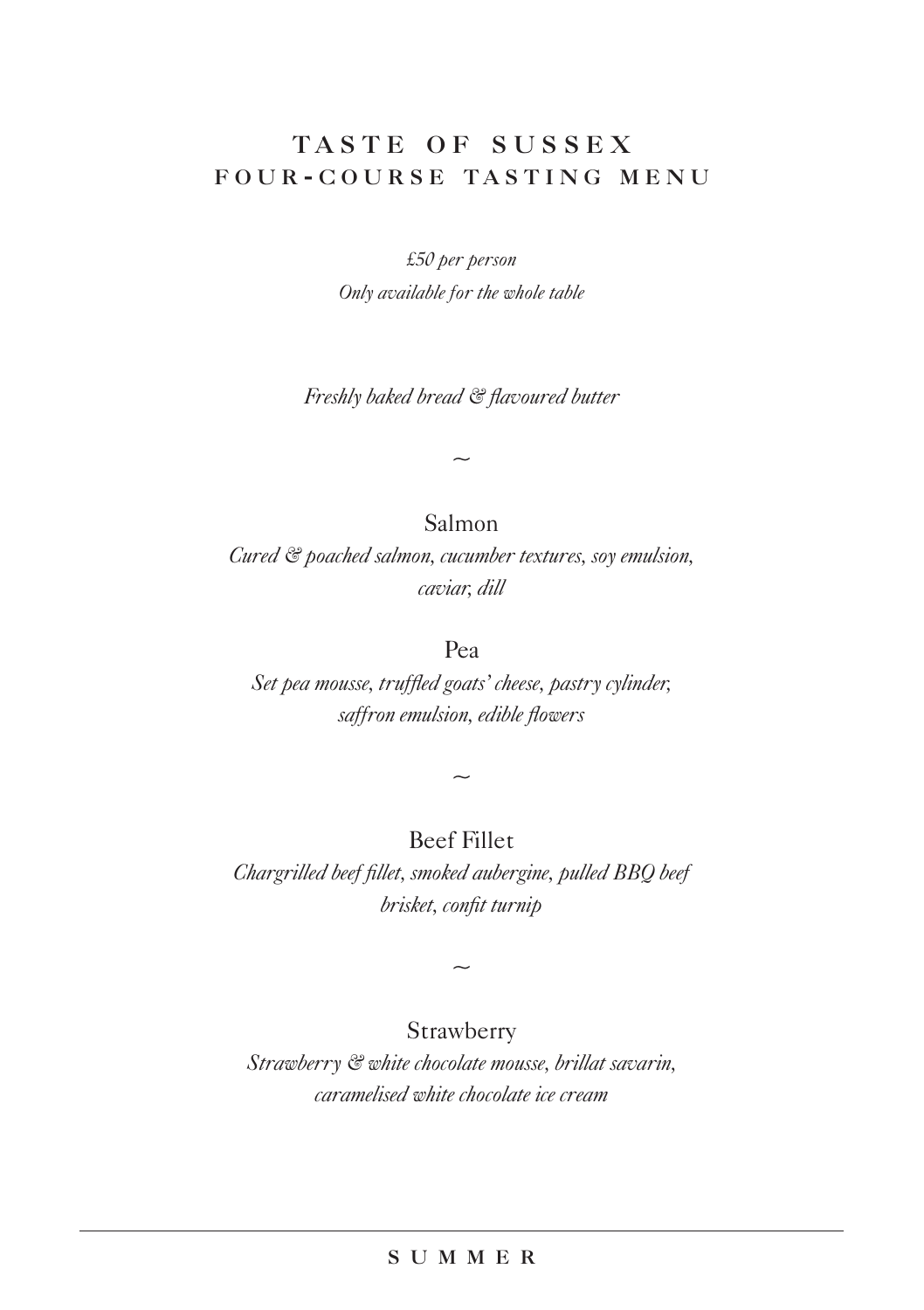# **STARTERS**

Pigeon *- £13*

*Local pigeon, smoked onion, glazed Jerusalem artichoke, pickled walnut, braised cavolo Nero*  GF

Salmon *- £13*

*Cured & poached salmon, cucumber textures, soy emulsion, caviar, dill* GF

#### Pea *- £11*

*Set pea mousse, truffled goats' cheese, pastry cylinder, saffron emulsion, edible flowers* 

V

# Rabbit *- £14*

*Local Rabbit leg pressing, tomato fondue, basil mayonassie, crispy langoustine*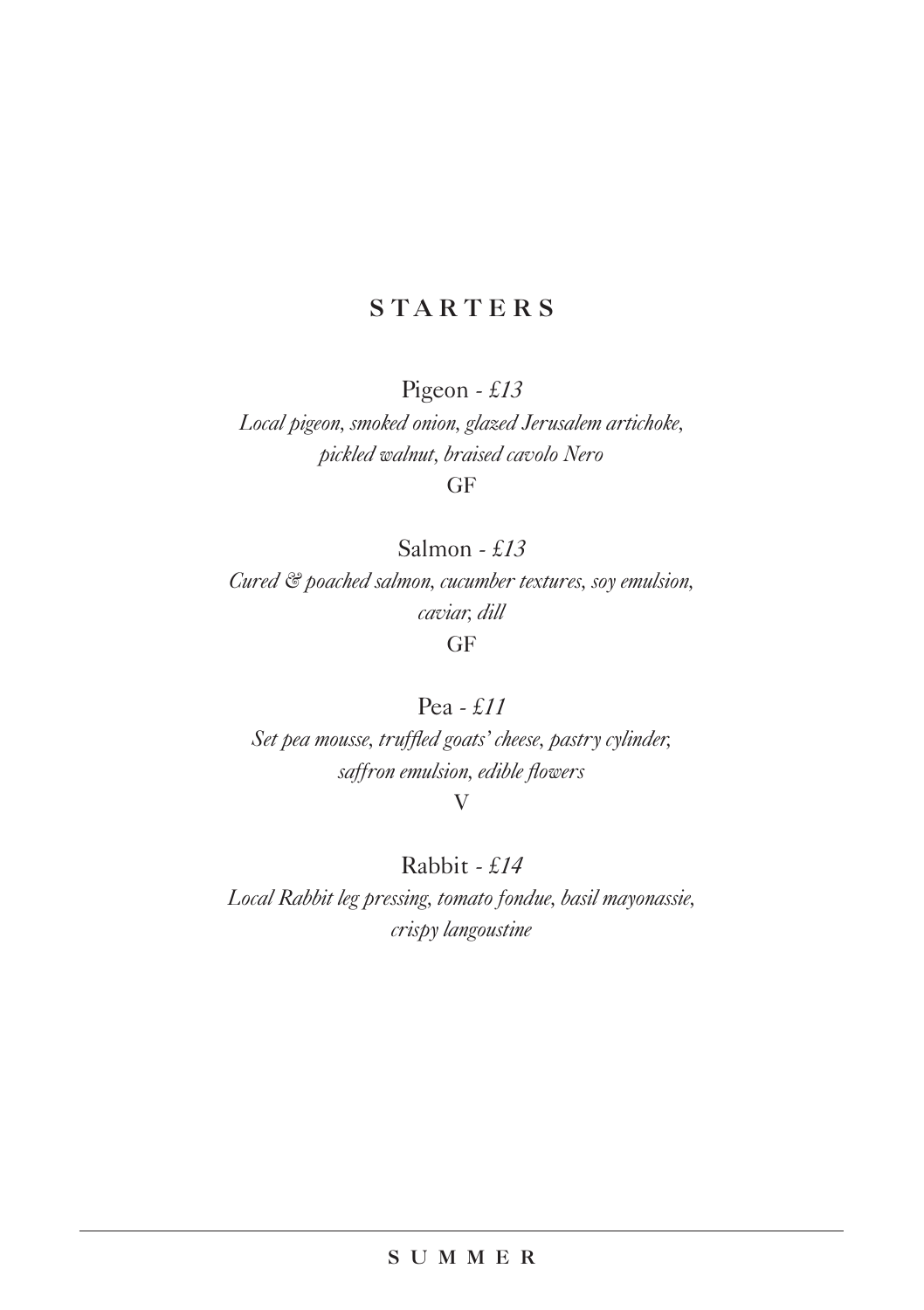Lamb *- £24 Goodwood lamb loin, charred broccoli, BBQ sticky glazed lamb, lambs' liver jus*  GF

Halibut *- £28*

*Pan fried halibut, hand picked white crab, pickled potato, spinach, bisque sauce*  GF

Beef Fillet *- £29 Chargrilled beef fillet, smoked aubergine, pulled BBQ beef brisket, confit turnip* 

Kohlrabi *- £18 Salt baked kohlrabi, roasted beetroot, charred onion, pickled kohlrabi, nasturtium*  V | VG

#### **S I D E S** *- £4.50 each*

Triple-cooked chips GF

Chilli and parmesan fries V

Steamed greens GF | VG

Creamed herb potato GF

Mini Caesar salad

Roasted sticky carrots V

Tempura courgettes V

Rocket, cherry tomato and parmesan salad